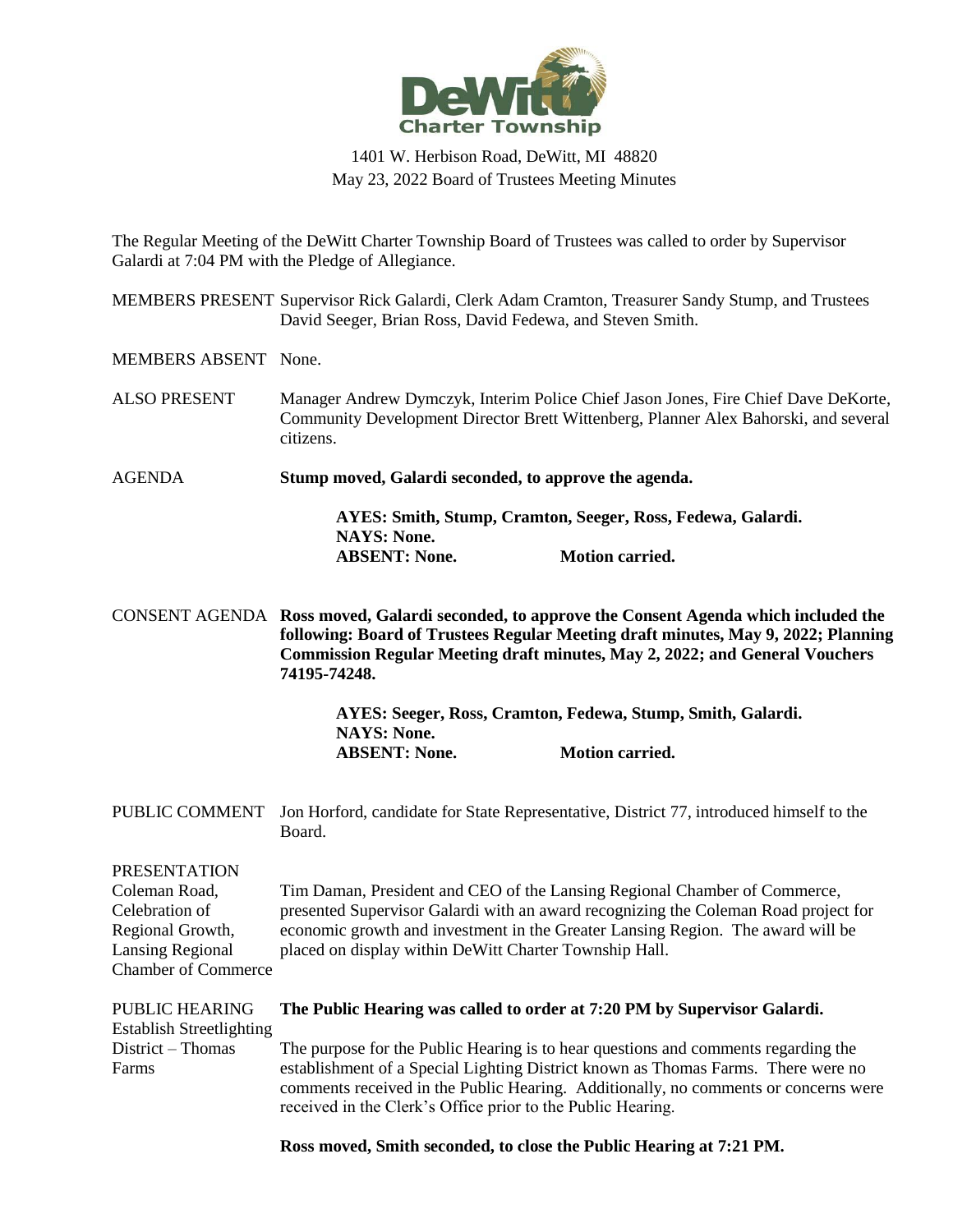|                                                                           |                                                                                                                                                                                                                                                                                                                                                                                                                                                                                | AYES: Fedewa, Seeger, Ross, Stump, Smith, Cramton, Galardi.<br><b>NAYS: None.</b><br><b>ABSENT: None.</b>                                                                                                                                                                                                                                                                                                                      | Motion carried.        |  |
|---------------------------------------------------------------------------|--------------------------------------------------------------------------------------------------------------------------------------------------------------------------------------------------------------------------------------------------------------------------------------------------------------------------------------------------------------------------------------------------------------------------------------------------------------------------------|--------------------------------------------------------------------------------------------------------------------------------------------------------------------------------------------------------------------------------------------------------------------------------------------------------------------------------------------------------------------------------------------------------------------------------|------------------------|--|
|                                                                           |                                                                                                                                                                                                                                                                                                                                                                                                                                                                                | Stump moved, Galardi seconded, the following actions:                                                                                                                                                                                                                                                                                                                                                                          |                        |  |
|                                                                           | 1. To adopt Resolution 2022-05-10, establishing the streetlighting special<br>assessment district known as Thomas Farms.<br>2. To adopt Resolution 2022-05-11, Consumers Energy Authorization to<br>Change, and direct the Clerk to certify same.                                                                                                                                                                                                                              |                                                                                                                                                                                                                                                                                                                                                                                                                                |                        |  |
|                                                                           |                                                                                                                                                                                                                                                                                                                                                                                                                                                                                |                                                                                                                                                                                                                                                                                                                                                                                                                                |                        |  |
|                                                                           |                                                                                                                                                                                                                                                                                                                                                                                                                                                                                | AYES: Ross, Fedewa, Stump, Seeger, Smith, Cramton, Galardi.<br><b>NAYS: None.</b>                                                                                                                                                                                                                                                                                                                                              |                        |  |
|                                                                           |                                                                                                                                                                                                                                                                                                                                                                                                                                                                                | <b>ABSENT: None.</b>                                                                                                                                                                                                                                                                                                                                                                                                           | <b>Motion carried.</b> |  |
| <b>COUNTY</b><br><b>COMMISSIONER</b><br><b>REPORT</b>                     | None.                                                                                                                                                                                                                                                                                                                                                                                                                                                                          |                                                                                                                                                                                                                                                                                                                                                                                                                                |                        |  |
|                                                                           | CORRESPONDENCE Correspondence included the following: DeWitt Township Police Department April 2022<br>Activity Report; DeWitt Township Fire Department April 2022 Activity Report;<br>Ambulance Responses within DeWitt Township; SCCMUA Improvements, Formal<br>Public Hearing; Clinton County Sheriff's Office April 2022 Jail Billing; Consumers<br>Energy Notice of Hearing; DTE Natural Gas Pipeline Safety; and Resident Submission<br>for Township Board Consideration. |                                                                                                                                                                                                                                                                                                                                                                                                                                |                        |  |
|                                                                           | response data.                                                                                                                                                                                                                                                                                                                                                                                                                                                                 | Fire Chief DeKorte spoke of the difficulties faced by Medical Response agencies in<br>finding certified paramedics. At this time, the Fire Department will continue to compile                                                                                                                                                                                                                                                 |                        |  |
| UNFINISHED<br><b>BUSINESS</b>                                             | None.                                                                                                                                                                                                                                                                                                                                                                                                                                                                          |                                                                                                                                                                                                                                                                                                                                                                                                                                |                        |  |
| <b>NEW BUSINESS</b><br>Rezoning 22-880002 -<br><b>Hubble Construction</b> | Hubble Construction is requesting to rezone an approximately 9.20-acre parcel with split<br>zoning from A (Agricultural) and BC (Community Business) to entirely BC (Community<br>Business). The subject site is located west of S. Old US 27, south of Boichot Road, north<br>of State Road, east of Turner Road, part of the southeast 1/4 of Section 28 of DeWitt<br>Charter Township (Parcel #050-028-400-025-50).                                                         |                                                                                                                                                                                                                                                                                                                                                                                                                                |                        |  |
|                                                                           |                                                                                                                                                                                                                                                                                                                                                                                                                                                                                | Presently, Hubble Construction owns the subject property, sized at approximately 9.20<br>acres, and currently contains a 5,000 square foot building and a cell tower onsite. In<br>March 2022, a rezoning application was submitted to the DeWitt Township Planning<br>Department for the reason being to take the first necessary step to eventually develop and<br>utilize the site for a construction contracting business. |                        |  |
|                                                                           |                                                                                                                                                                                                                                                                                                                                                                                                                                                                                | The subject property is designated for Community-Oriented Commercial (CC) use on the<br>Future Land Use Map. All other adjacent parcels are also planned for Community-<br>Oriented Commercial (CC). The proposed change from A (Agricultural) and BC                                                                                                                                                                          |                        |  |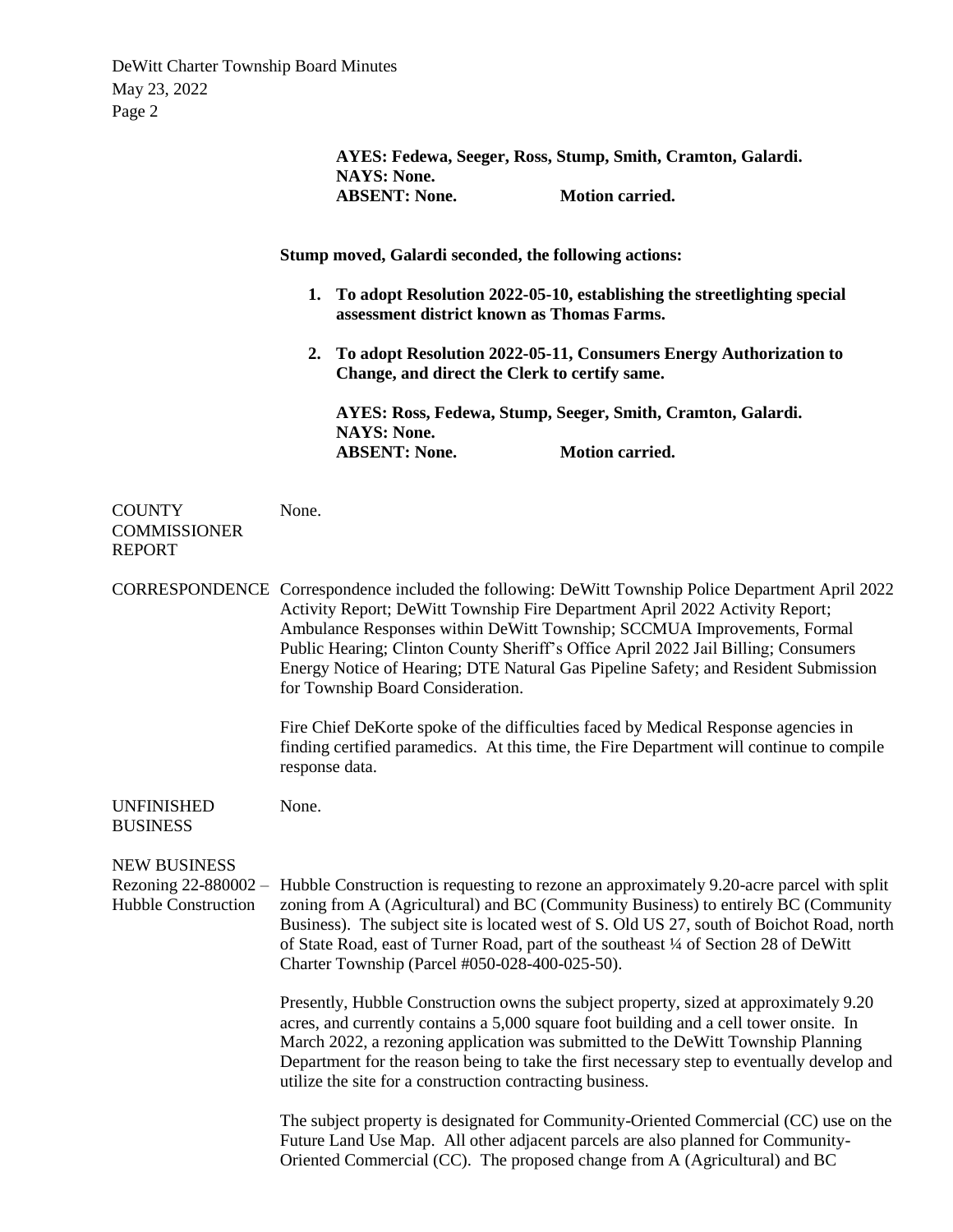> (Community Business) to entirely BC (Community Business) is compatible with the existing land uses in the area.

A public hearing was conducted on the proposed rezoning request on May 2, 2022 in which the Planning Commission voted to unanimously recommended approval. At the meeting, the applicant provided a signed letter of support from the southern adjacent property owner. Prior to the Planning Commission meeting, staff received one (1) inquiry regarding the project and the individual had no issues or concerns with the rezoning request.

**Fedewa moved, Smith seconded, based on a unanimous recommendation from the Planning Commission, to approve the first reading of rezoning request 22-880002, from Hubble Construction as legally described on the application materials and survey documents, from having a split zoning designation of A (Agricultural) and BC (Community Business) to entirely BC (Community Business) based on the fact that the request is not in conflict with recommendations of the Comprehensive Development Plan and is consistent with the existing land use pattern in the immediate area.**

**AYES: Seeger, Smith, Ross, Fedewa, Stump, Cramton, Galardi. NAYS: None. ABSENT: None. Motion carried.**

Special Use Permit 22- This is a request from Kevin Collins, on behalf of La Bella Vita, LLC for Special Use 990001 – La Bella Vita Permit 22-990001, to allow upgrades to convert a fire damaged single-family home into a 12-bed adult foster care facility on an approximately 7.86-acre parcel located at 1920 Deerwood Circle in DeWitt Charter Township, north of E. Howe Road, east of S. Old US 27, west of Wood Road, and South of E. Round Lake Road (Parcel #050-003-400-045- 50).

> If the request is approved, the applicant would be allowed to restore and upgrade the existing single-family house on the approximately 7.86-acre site to utilize it as a 12-bed adult foster care facility. The proposed site plan also seeks to add a walk-out area at the front of the house with ADA accessible ramps and provide additional parking in the rear of the house. The property is located in the A, Agricultural Zoning District, and an adult foster care group home accommodating 9 to 12 residents is permitted by Special Use Permit subject to the regulations of Section 4.2 of the Zoning Ordinance.

> There were general comments and discussion regarding the nature of the business raised by the Planning Commission, and a neighboring property owner voiced their support of the project at the May 2, 2022 Planning Commission meeting.

> Based on the results of the public hearing and with the findings and analysis described in the staff report; the review of the reviewing agencies, and the requirements of the Zoning Ordinance for special use permits, the Planning Commission acted to recommend unanimous approval of the request based on the conditions included in the staff report and Special Use Permit.

> **Fedewa moved, Smith seconded, based on the recommendation from the Planning Commission, to approve Special Use Permit 22-990001 from Kevin Collins on behalf of La Bella Vita, LLC to allow upgrades to the existing single-family house and to allow for a 12-bed Adult Foster Care Group Home as described and defined in the**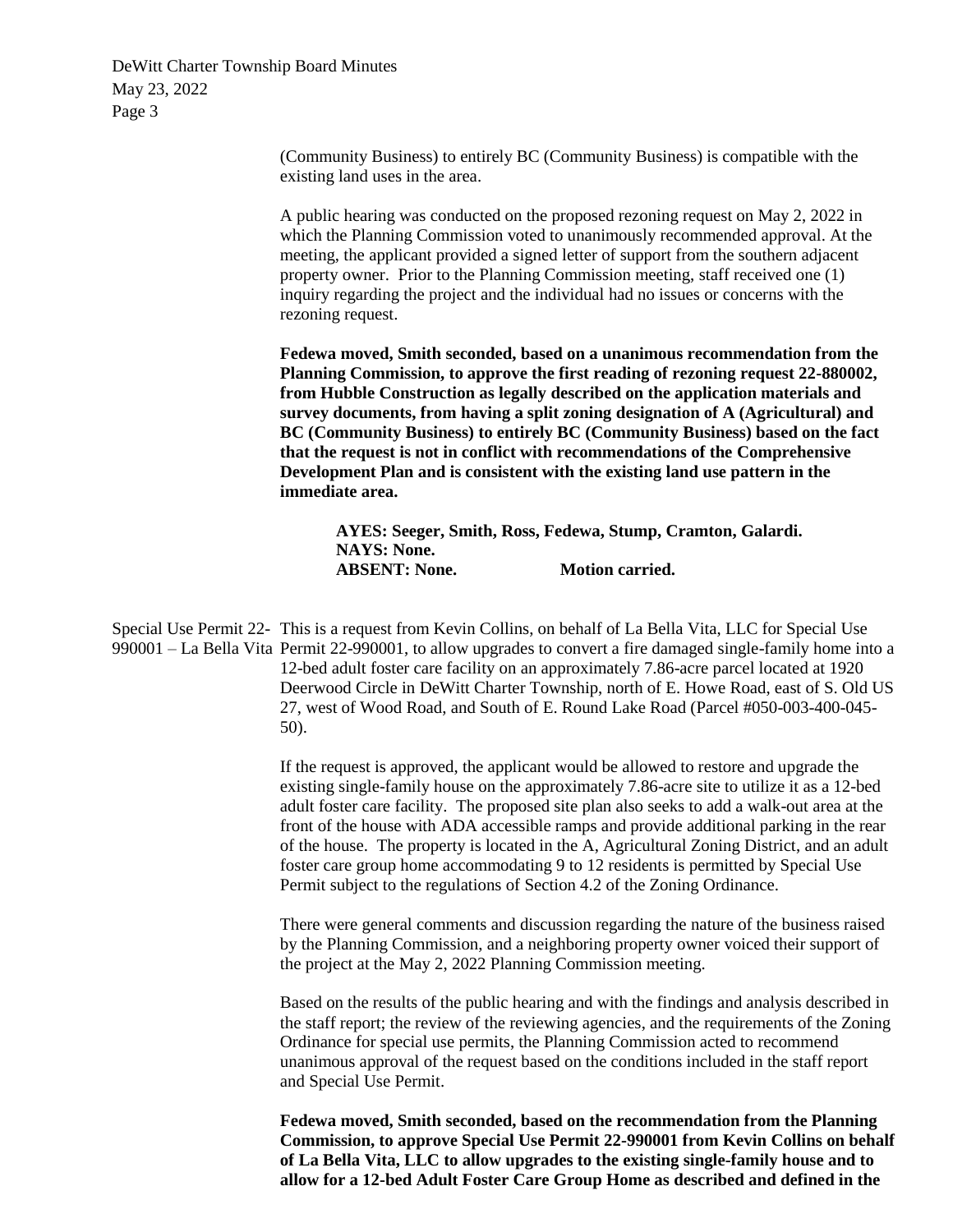**application materials, on the existing site identified as parcel #050-003-400-045-50. Approval is recommended on the following conditions: 1. That the applicant shall satisfy the requirements of the Clinton County Drain Commissioner's Office to address the on-site drainage issues prior to occupancy. 2. The applicant shall satisfy any requirements or recommendations from the Mid-Michigan District Health Department regarding the site's septic system prior to occupancy. 3. The applicant shall meet all requirements of the DeWitt Township Building Department prior to the issuance of any building permits or the commencement of construction. 4. That the applicant shall satisfy the requirements of all other reviewing agencies. 5. That the applicant shall comply with any other Federal, State, County, or Township regulations. AYES: Stump, Smith, Fedewa, Ross, Cramton, Seeger, Galardi. NAYS: None. ABSENT: None. Motion carried.** Step II Condominium Review – Thomas Farms Phase 1C – Townhome Condominiums This is a request from Signature Land Development for a Step II Condominium Review of the initial Townhome Condominium phase of the Thomas Farms Development. If approved, the project would include 24 individual townhouse residential units as part of this particular phase in the Thomas Farms development. The subject site is located south of Clark Road, east of Myers Road, west of S. Old US-27, and north of Stoll Road, in the northeast ¼ of Section 21 of DeWitt Charter Township (Parcel #050-021-100-005-50). This particular phase is planned to take place in the southeastern portion of the development area. Step II condominium approval is similar to final preliminary plat approval for a subdivision. It signifies that the final design and engineering of the development, including the infrastructure systems, has been reviewed and found acceptable by the respective public agencies and the Township Engineer. Correspondingly, the applicant may proceed with construction of the infrastructure upon receipt of Step II approval. Step II review also entails evaluating the plan for consistency with the preliminary design and any conditions from Step I approval. The proposed development is consistent with the Step I approval and conditions. A Site Condominium project is made official through the recording of a Master Deed with the Register of Deeds. The Township is interested in the Master Deed because it includes the restrictions for the development and spells out maintenance responsibilities for open spaces and other common elements that are available for benefit of the residents in the development. As part of the Step II preliminary review procedure, applicants are required to submit a copy of the proposed deed restrictions or covenants. The applicant provided a copy of the draft master deed that will cover this phase of the condominium project. The Master Deed will be subject to the Township Attorney's review and approval prior to Step III,

Final Plat Approval.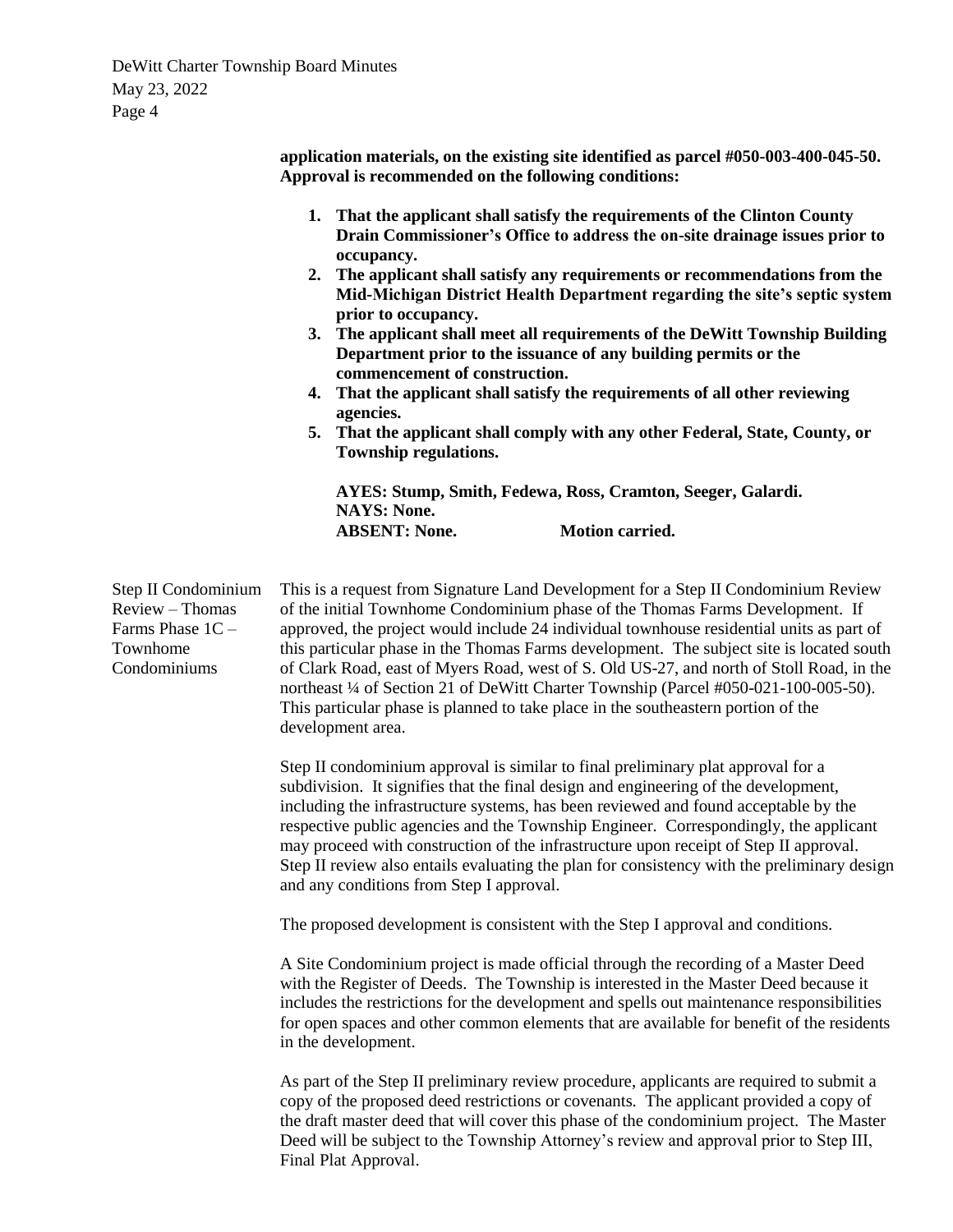|                                                                    | The Planning Commission held a public hearing on this request at the May 2, 2022<br>regular meeting. The Commission found, with the recommended conditions, that the<br>development is designed in accordance with applicable ordinance standards.                                                                                                                                                                                                                                                                                                                                                                                                                                                                                                                                                                                                                                                                                                                                                               |  |  |
|--------------------------------------------------------------------|------------------------------------------------------------------------------------------------------------------------------------------------------------------------------------------------------------------------------------------------------------------------------------------------------------------------------------------------------------------------------------------------------------------------------------------------------------------------------------------------------------------------------------------------------------------------------------------------------------------------------------------------------------------------------------------------------------------------------------------------------------------------------------------------------------------------------------------------------------------------------------------------------------------------------------------------------------------------------------------------------------------|--|--|
|                                                                    | Fedewa moved, Smith seconded, as recommended by the Planning Commission, to<br>grant Step II approval for the Thomas Farms Condominium Phase 1C - Townhome<br>Condominiums, based on the plans last revised on April 28, 2022, and received May<br>4, 2022 subject to the following conditions:                                                                                                                                                                                                                                                                                                                                                                                                                                                                                                                                                                                                                                                                                                                  |  |  |
|                                                                    | 1. The final plan shall indicate the presence of street lights that meets the<br>requirements of the Township.<br>2. The Master Deed shall be subject to review and approval by the Township<br>Attorney prior to Step III final plan approval.<br>The applicant shall provide a temporary access easement for the duration of<br>3.<br>construction, allowing admittance to the public sanitary sewer system until<br>the public road entry is provided.<br>The applicant shall comply with the requirements of all reviewing and<br>4.<br>permitting agencies prior to the commencement of construction.                                                                                                                                                                                                                                                                                                                                                                                                       |  |  |
|                                                                    | AYES: Ross, Smith, Stump, Fedewa, Cramton, Seeger, Galardi.<br><b>NAYS: None.</b><br><b>ABSENT: None.</b><br><b>Motion carried.</b>                                                                                                                                                                                                                                                                                                                                                                                                                                                                                                                                                                                                                                                                                                                                                                                                                                                                              |  |  |
|                                                                    |                                                                                                                                                                                                                                                                                                                                                                                                                                                                                                                                                                                                                                                                                                                                                                                                                                                                                                                                                                                                                  |  |  |
| Utility Agreement -<br><b>Thomas Farms Phase</b><br>1C (Townhomes) | Community Development Director Brett Wittenberg provided a copy of the proposed<br>Utility Agreement between the Township and Signature Land Development Corp. for the<br>construction of sanitary sewer on a portion of the property located south of Clark Road,<br>east of Myers Road, north of Solon Road, and west of Old 27. The Agreement was<br>prepared by the Township Attorney and is for sanitary sewer only; water to the site will<br>be handled by the Lansing Board of Water and Light.                                                                                                                                                                                                                                                                                                                                                                                                                                                                                                          |  |  |
|                                                                    | Fedewa moved, Smith seconded, to approve the Utility Agreement with Signature<br>Land Development Corporation for Thomas Farms Phase 1C and authorize the<br>Township Supervisor and Clerk to execute same.                                                                                                                                                                                                                                                                                                                                                                                                                                                                                                                                                                                                                                                                                                                                                                                                      |  |  |
|                                                                    | AYES: Fedewa, Ross, Seeger, Smith, Cramton, Stump, Galardi.<br><b>NAYS: None.</b>                                                                                                                                                                                                                                                                                                                                                                                                                                                                                                                                                                                                                                                                                                                                                                                                                                                                                                                                |  |  |
|                                                                    | <b>Motion carried.</b><br><b>ABSENT: None.</b>                                                                                                                                                                                                                                                                                                                                                                                                                                                                                                                                                                                                                                                                                                                                                                                                                                                                                                                                                                   |  |  |
| Step II Condominium<br>Review - Shadybrook,<br>Phase III           | This is a request from Westview Capital, LLC for Step II Condominium Review. If<br>approved, the project would include 48 single-family residential units as part of the final<br>phase of the existing Shadybrook residential subdivision. The subject site is located on<br>the north side of Clark Road, east of Panther Drive, just west of the I-69 overpass, and<br>south of DeWitt High School, in the southwest $\frac{1}{4}$ of Section 17 and the southeast $\frac{1}{4}$ of<br>Section 18 of DeWitt Charter Township (Parcel #050-018-400-015-52).<br>Step II condominium approval is similar to final preliminary plat approval for a<br>subdivision. It signifies that the final design and engineering of the development,<br>including the infrastructure systems, has been reviewed and found acceptable by the<br>respective public agencies and the Township Engineer. Correspondingly, the applicant<br>may proceed with construction of the infrastructure upon receipt of Step II approval. |  |  |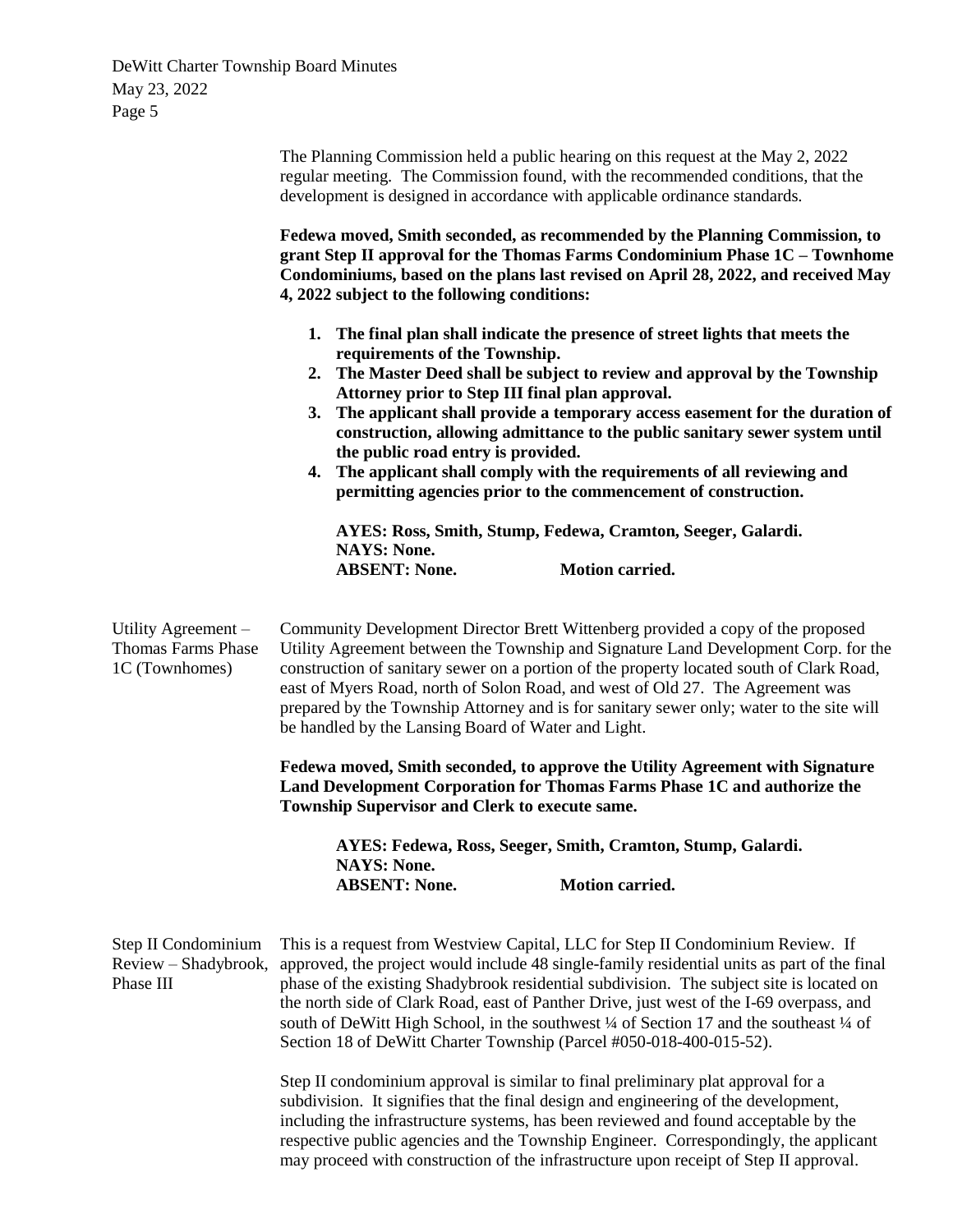> Step II review also entails evaluating the plan for consistency with the preliminary design and any conditions from Step I approval that the project was subject to.

This phase of Shadybrook was originally proposed and planned to be completed by developer, LD Clark, but the project never came to fruition and the property sat vacant until the current applicant purchased the property with the intent to develop it with the same initial subdivision design and lot layout. At this point, only a lift station was constructed within the area which will contain Phase III.

A Site Condominium project is made official through the recording of a Master Deed with the Register of Deeds. The Township is interested in the Master Deed because it includes the restrictions for the development and spells out maintenance responsibilities for open spaces and other common elements that are available for benefit of the residents in the development.

As part of the Step II preliminary review procedure, applicants are required to submit a copy of the proposed deed restrictions or covenants. The applicant provided a copy of the draft master deed that will cover this phase of the condominium project. The Master Deed will be subject to the Township Attorney's review and approval prior to Step III, Final Plat Approval.

The Planning Commission held a public hearing on this request at the May 2, 2022 regular meeting. The Commission found, with the recommended conditions, that the development is designed in accordance with applicable ordinance standards.

**Fedewa moved, Smith seconded, to grant Step II approval for the Shadybrook Phase III project, based on the plans last revised and received on April 14, 2022, subject to the following conditions:**

- **1. The final plan shall indicate the presence of street lights that meets the requirements of the Township.**
- **2. The Master Deed shall be subject to review and approval by the Township Attorney prior to Step III final plan approval.**
- **3. The applicant shall comply with the requirements of all reviewing and permitting agencies prior to the commencement of construction or issuance of any building permits.**
- **4. The applicant shall enter into a utility agreement with the Township for the construction of the sanitary sewer system serving the site.**

**AYES: Ross, Fedewa, Seeger, Stump, Cramton, Smith, Galardi. NAYS: None. ABSENT: None. Motion carried.**

Ordinance 2022-01-01; In January 2022, staff brought forward a draft ordinance which seeks to provide Mobile Food Vending operational standards and regulations pertaining to mobile food vending within DeWitt (Food Trucks) Charter Township. Based upon discussion at the meeting, staff revisited the initial draft which was brought forward and modified the language to incorporate the suggestions which Township Board members provided.

> Key areas that have been addressed in the most recent draft ordinance are highlighted below: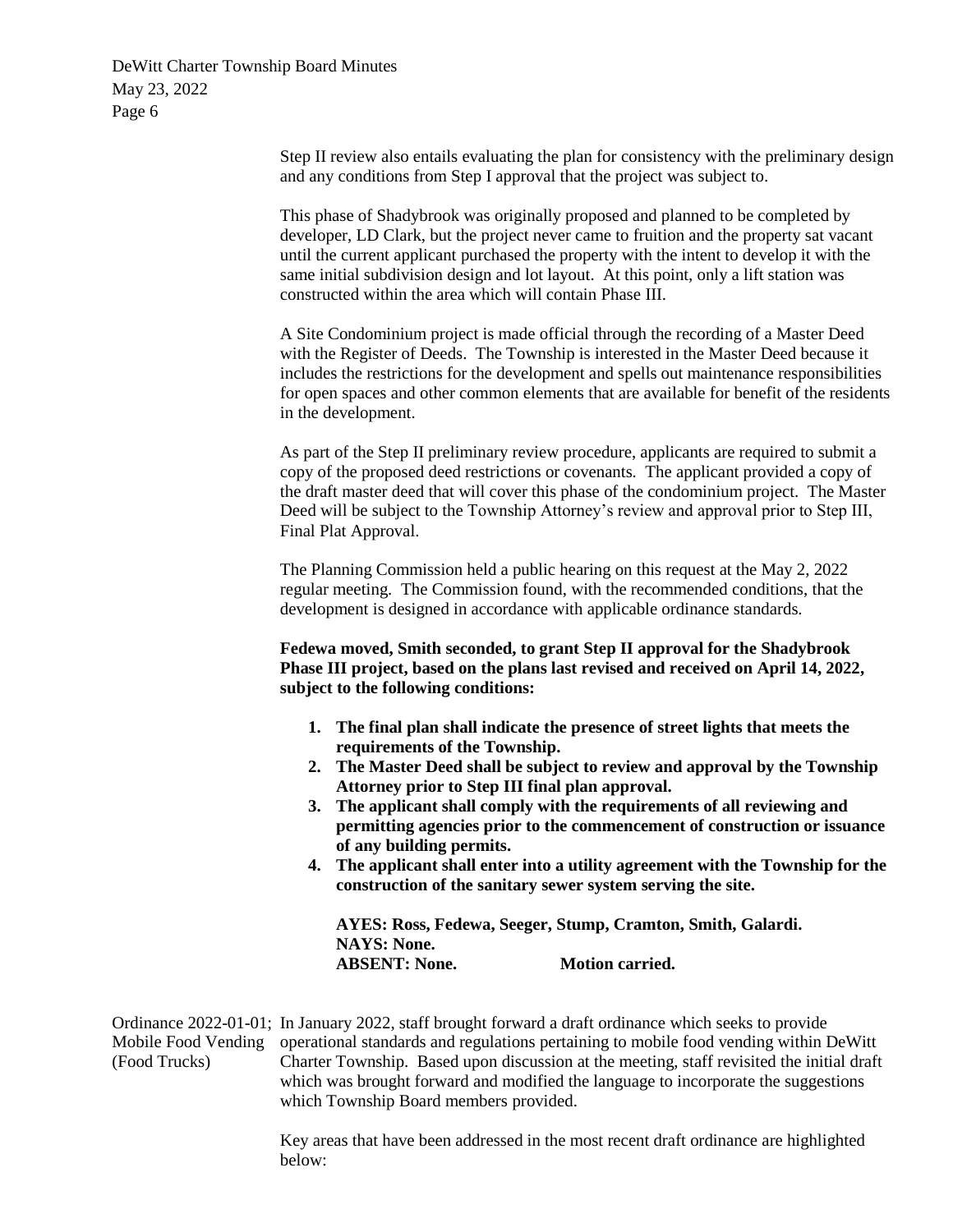|                                                 | Section 5-35 (2), includes new language pertaining to the prominent display<br>of the Mobile Food Vending License on the Mobile Food Vending Unit or<br>Mobile Food Vending Cart as proof of approval.<br>Section 5-35 (3), offers additional language allowing potential applicants a<br>$\bullet$<br>choice of duration for their Mobile Food Vending License.<br>Section 5-35 (4), seeks to provide clarification regarding the topic of<br>$\bullet$<br>potential refunds to applicants.<br>Section 5-38 (1), provides updated hours of operation for licensed mobile<br>$\bullet$<br>food vendors which are more consistent with other jurisdictions.<br>Section 5-38 (7), adds language which allows potential applicants the option<br>$\bullet$<br>to provide dining furniture to patrons.<br>Section 5-39 (3), adds the DeWitt Charter Township Fire Department as<br>$\bullet$<br>having the right to enforce the standards described within this draft<br>ordinance.<br>Cramton moved, Stump seconded, to receive and set Ordinance 2022-01-01 - |  |  |  |
|-------------------------------------------------|-------------------------------------------------------------------------------------------------------------------------------------------------------------------------------------------------------------------------------------------------------------------------------------------------------------------------------------------------------------------------------------------------------------------------------------------------------------------------------------------------------------------------------------------------------------------------------------------------------------------------------------------------------------------------------------------------------------------------------------------------------------------------------------------------------------------------------------------------------------------------------------------------------------------------------------------------------------------------------------------------------------------------------------------------------------|--|--|--|
|                                                 | Mobile Food Vending for a public hearing on Monday, June 27, 2022.                                                                                                                                                                                                                                                                                                                                                                                                                                                                                                                                                                                                                                                                                                                                                                                                                                                                                                                                                                                          |  |  |  |
|                                                 | AYES: Smith, Fedewa, Ross, Seeger, Stump, Cramton, Galardi.<br><b>NAYS: None.</b><br><b>Motion carried.</b><br><b>ABSENT: None.</b>                                                                                                                                                                                                                                                                                                                                                                                                                                                                                                                                                                                                                                                                                                                                                                                                                                                                                                                         |  |  |  |
|                                                 |                                                                                                                                                                                                                                                                                                                                                                                                                                                                                                                                                                                                                                                                                                                                                                                                                                                                                                                                                                                                                                                             |  |  |  |
| Cameras Bid Award -<br><b>Police Department</b> | In-Car and Body Worn An In-Car and Body Worn Cameras (BWC) Committee was established at the October<br>11, 2021 board meeting to discuss the considerations around camera implementation and<br>aid in the possible evaluation of received bids. The Township issued a Request for<br>Proposal on March 3, 2022 for In-Car and Body Worn Cameras (BWC) for Police<br>Department use and received three bids from two reputable vendors. The BWC<br>Committee evaluated the bids.                                                                                                                                                                                                                                                                                                                                                                                                                                                                                                                                                                            |  |  |  |
|                                                 | The Committee, Chief Jones, and Manager Dymczyk recommend authorizing an<br>agreement with Axon Enterprise, Inc in an amount of \$165,402 for 17 body worn<br>cameras (BWC) and 8 in-car cameras.                                                                                                                                                                                                                                                                                                                                                                                                                                                                                                                                                                                                                                                                                                                                                                                                                                                           |  |  |  |
|                                                 | Vendor<br>Total<br>Axon Enterprise, Inc. Option 1<br>\$110,507<br><b>Midwest Public Safety</b><br>\$111,772<br>\$165,402<br>Axon Enterprise, Inc. Option 2                                                                                                                                                                                                                                                                                                                                                                                                                                                                                                                                                                                                                                                                                                                                                                                                                                                                                                  |  |  |  |
|                                                 | The enhanced quote from Axon Enterprise, Inc. allows for two additional Pro User<br>licenses, redaction services, additional data storage and camera upgrades after two and<br>five years of use.                                                                                                                                                                                                                                                                                                                                                                                                                                                                                                                                                                                                                                                                                                                                                                                                                                                           |  |  |  |
|                                                 | It was discussed that the recommended option 2 from Axon would be paid over a 5-year<br>period, and a 10% contingency would be added.                                                                                                                                                                                                                                                                                                                                                                                                                                                                                                                                                                                                                                                                                                                                                                                                                                                                                                                       |  |  |  |
|                                                 | Seeger moved, Ross seconded, to authorize the following actions:                                                                                                                                                                                                                                                                                                                                                                                                                                                                                                                                                                                                                                                                                                                                                                                                                                                                                                                                                                                            |  |  |  |
|                                                 | 1. Authorize the Manager's Office to execute an agreement with Axon                                                                                                                                                                                                                                                                                                                                                                                                                                                                                                                                                                                                                                                                                                                                                                                                                                                                                                                                                                                         |  |  |  |

**1. Authorize the Manager's Office to execute an agreement with Axon Enterprise, Inc. for in-car and body worn cameras to be utilized by the Police Department in an amount of not to exceed \$181,942 which includes a 10% contingency.**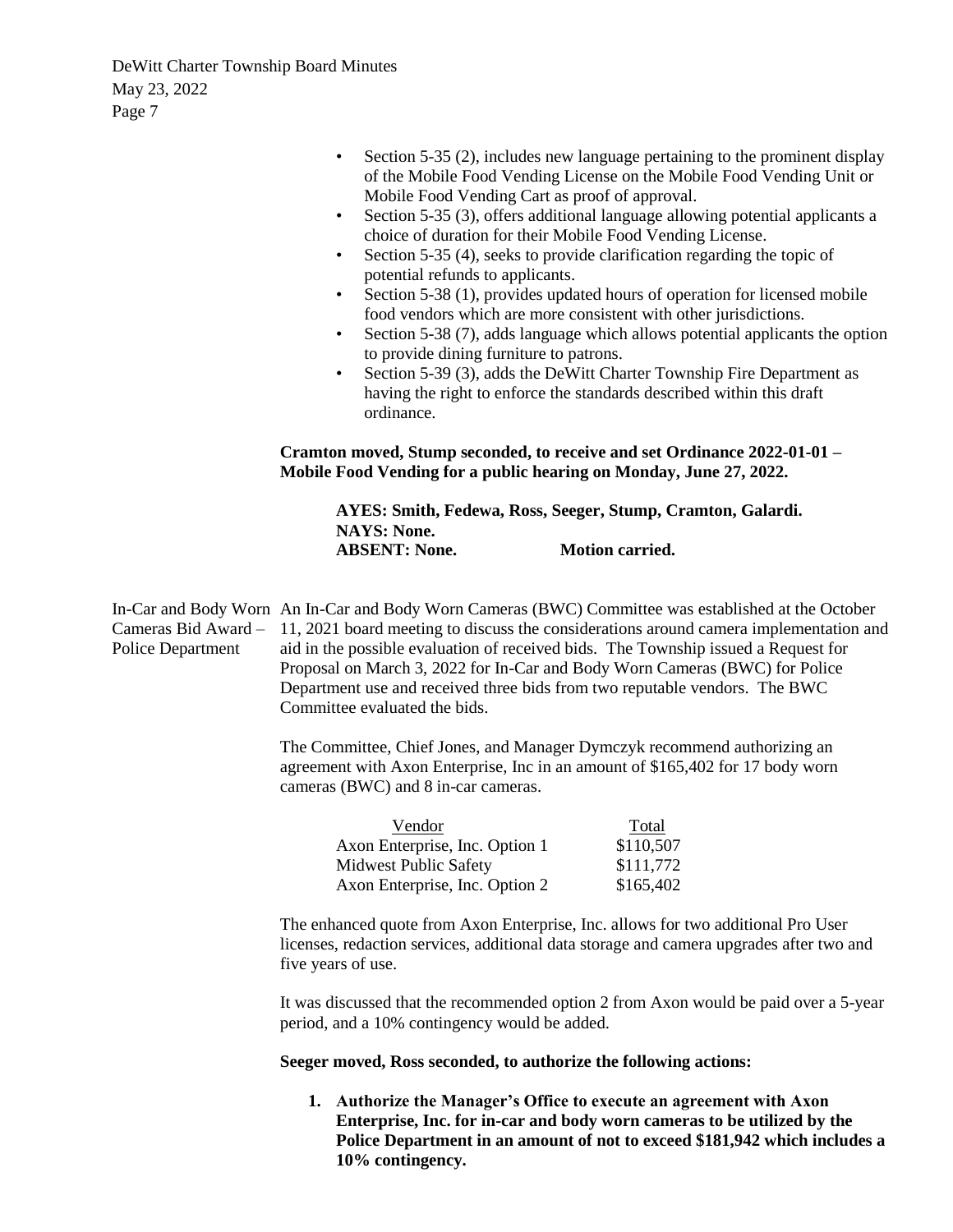| 2. To approve the following 2022 budget adjustment equal to one-fifth (the |
|----------------------------------------------------------------------------|
| first year's payment) of \$181,942:                                        |

| \$36,389             | To: 207-301-977-000 | Police Department – Cap Exp.                                | From: 101-000-390-000<br><b>General Fund Balance</b> |
|----------------------|---------------------|-------------------------------------------------------------|------------------------------------------------------|
|                      |                     | AYES: Ross, Seeger, Fedewa, Cramton, Smith, Stump, Galardi. |                                                      |
| <b>NAYS: None.</b>   |                     |                                                             |                                                      |
| <b>ABSENT: None.</b> |                     | <b>Motion carried.</b>                                      |                                                      |

Interim Chief of Police Chief Gute's last day of employment was May 6, 2022, and since that time, essential Chief of Police duties and responsibilities have been allocated to Lieutenant Jason Jones. He is a tremendous asset to the department and community, and during this period of transition, Manager Dymczyk recommends the award of a one-time payment of \$600 and an additional \$450 per pay period to Lieutenant Jason Jones for acting as Interim Chief of Police effective May 22, 2022.

> **Seeger moved, Galardi seconded, to award a one-time payment of \$600, and an additional \$450 per pay period, to Lieutenant Jason Jones for acting as Interim Chief of Police effective May 22, 2022.**

**AYES: Stump, Ross, Seeger, Cramton, Smith, Fedewa, Galardi. NAYS: None. ABSENT: None. Motion carried.**

National Night Out Last year, the Township was approached by a very motivated group of residents, and together, hosted a successful National Night Out in front of the Township Hall. This group, and the Public Safety Committee, would again like to host the event on September 24, 2022 from 4PM to 7PM.

> The event would again utilize the collective space between the Township Hall and Fire Station 2. Estimated Township costs would include staff time, additional restrooms and possible event shelter. As planning progresses, a more formalized estimation of Township costs will be brought back before the Board. If approved, the resident group will be looking for business community support and participation, which would potentially offset any monetary Township contribution.

Manager Dymczyk recommends Township participation in a National Night Out, building partnerships between public safety departments and the community, on September 24, 2022, from 4PM to 7PM, held at the Township Hall parking lot.

National Night Out is an annual community building campaign that promotes policecommunity partnerships and neighborhood camaraderie to make our neighborhoods safer, more caring places to live. Nationally, this event is held on the first Tuesday in August.

**Ross moved, Seeger seconded, to approve Township participation in a National Night Out event, building partnerships between public safety departments and the community, on September 24, 2022, from 4PM to 7PM, to be held at the Township Hall parking lot, with formalized Township costs to be brought back before the Board.**